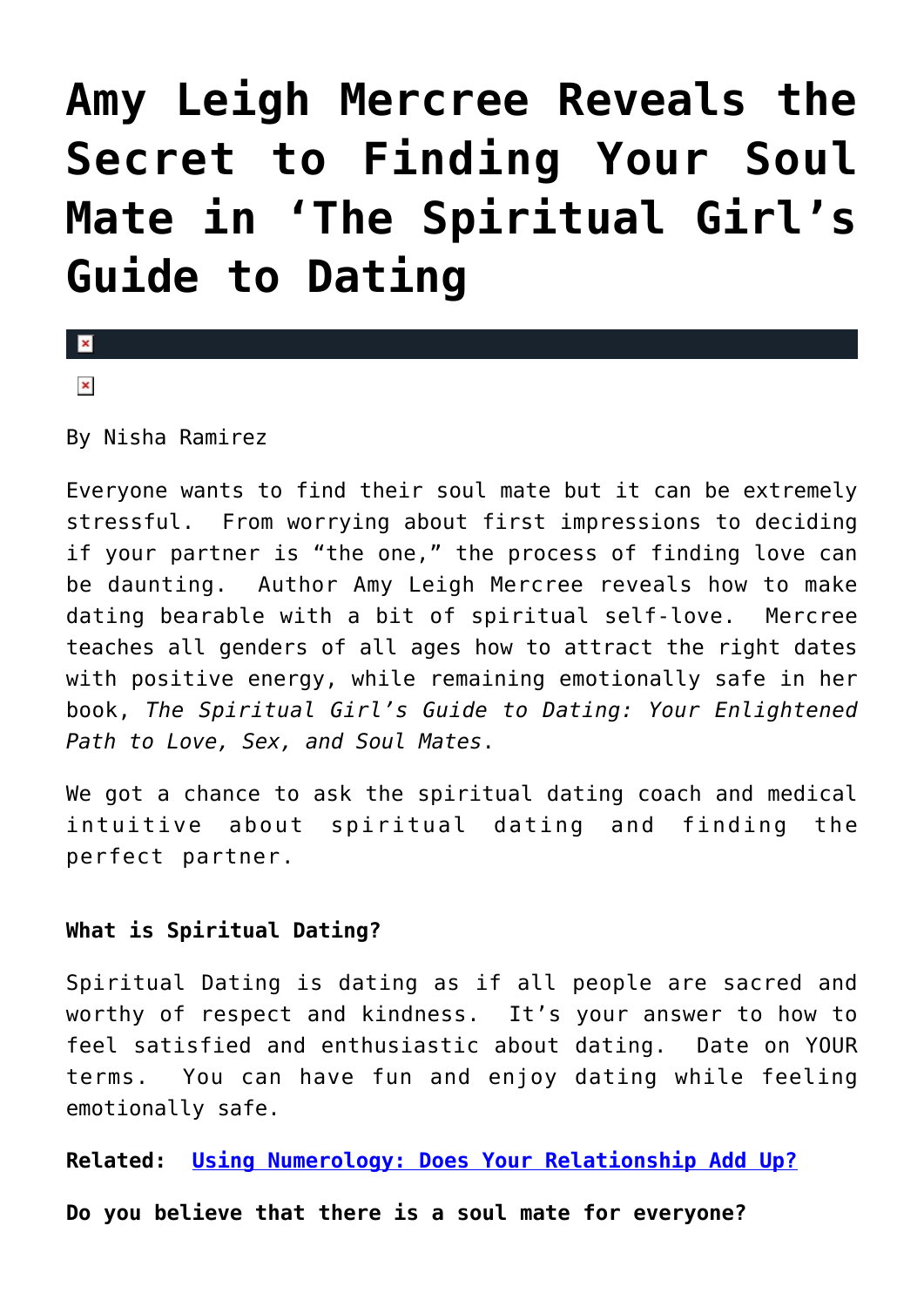I think there is. In fact, I think there is more than just one. Soul mates, twin flames, and divine complements are real. You can find yours by sifting through your past dating patterns to become your most emotionally healthy self. Soul mates are *supposed* to find each other. You can tap into that universal, cosmic truth and attract yours.

I define soul mates as people who are from the same "soul family." That means that these beings know one another on a mystical, spiritual level. Soul mates can be friends, family members, and romantic partners. They are our soul deep relationships.

With loads of case stories about soul mates finding each other, and first hand experience finding my own, I can attest that soul mates are real. Learn the difference between soul mates, soul family, twin flames, and divine complements. We are all part of a fascinating and interconnected web of souls.

#### **Related:** [Focus on Friendship for a Peaceful Dating Experience](http://cupidspulse.com/focus-on-friendship-for-a-peaceful-dating-experience/)

## **If soul mates are real, why shouldn't we just sit around and wait for the universe to bring him/her to us and forget about dating?**

Don't discount the importance of practice dating. You have to get out and experience dating and relationships to know who is a compatible partner for you. You can find a soul mate, and if you aren't compatible as people, you may be disappointed in the how the relationship turns out.

## **Dating can be emotionally draining. How does your guide help individuals cope with the process of finding their soul mate?**

First and foremost by helping you foster self love. Self love is the key to a satisfying love life. Strengthen yourself to attract the best dates and have the most fun. Choose you. It is always all about you – even when it is about your relationship. SELF LOVE IS THE KEY.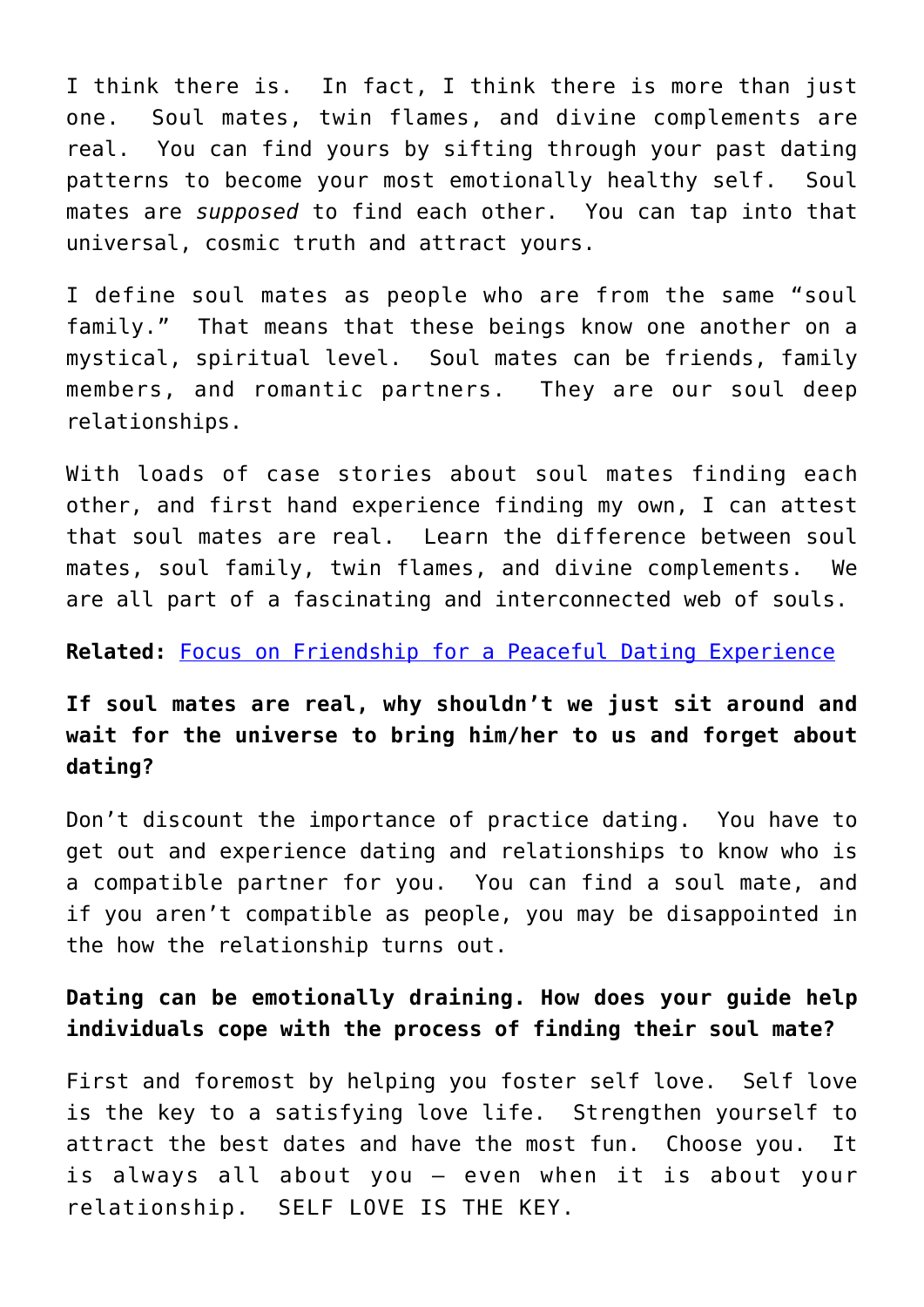Magnetic people are confident. They are real and authentic. They love themselves and feel comfortable in their skin. *The Spiritual Girl's Guide To Dating* teaches you how to authentically love yourself, and shows you how your life will get better because of it, so will your dates*.*

**Related:** [How to Define Your Aura to Find True Love](http://cupidspulse.com/how-to-define-aura-find-lasting-love-compatibility-quiz/)

**What is magnetism and how do we attract our future soul mates with it?**

Some people are dazzling, charismatic, and attractive. They pull you in; they're magnetic. That's the kind of person you want to be when you're searching for the perfect guy. Now don't misunderstand the idea here. You don't have to become someone different just to land a guy; you just have to be the best you possibly can. Not sure how to put your best foot forward? Well, in their highest expression these dazzling people have the following five traits that you should strive to exude:

1. They love themselves and they know who they are.

2. They are confident.

3. They are authentic–they are just themselves.

4. They own their sexuality and consciously direct their sexual energy.

5. They are magnetic.

You may not realize it now, but you already hold the key to becoming one of these dazzling people. All you have to do is embrace your inner strength and learn to love yourself for who you really are.

**You talk about potential vs. reality. Are we wasting our time if we look for a partner who has the potential to be what we want?**